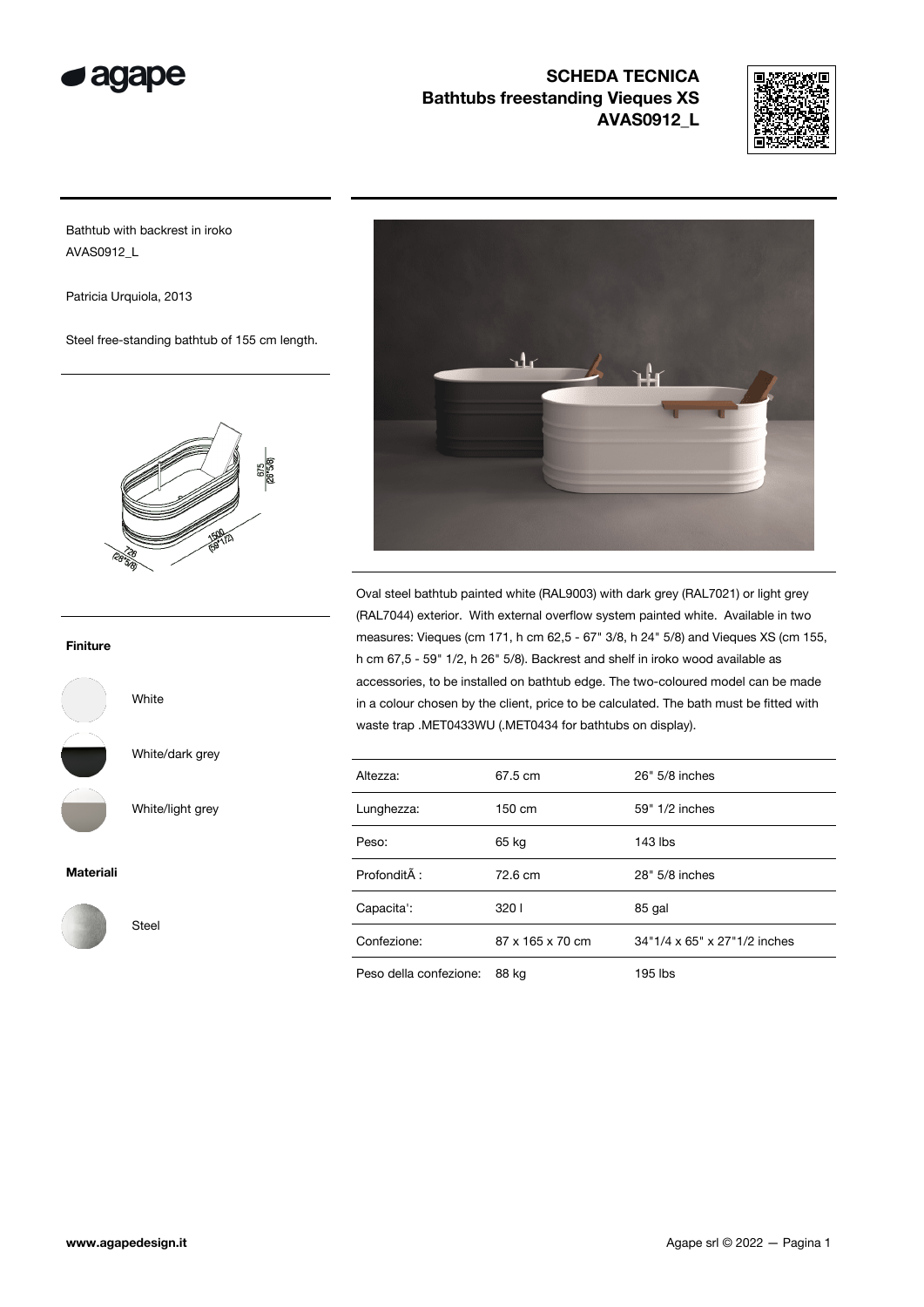



#### **Main dimensions**



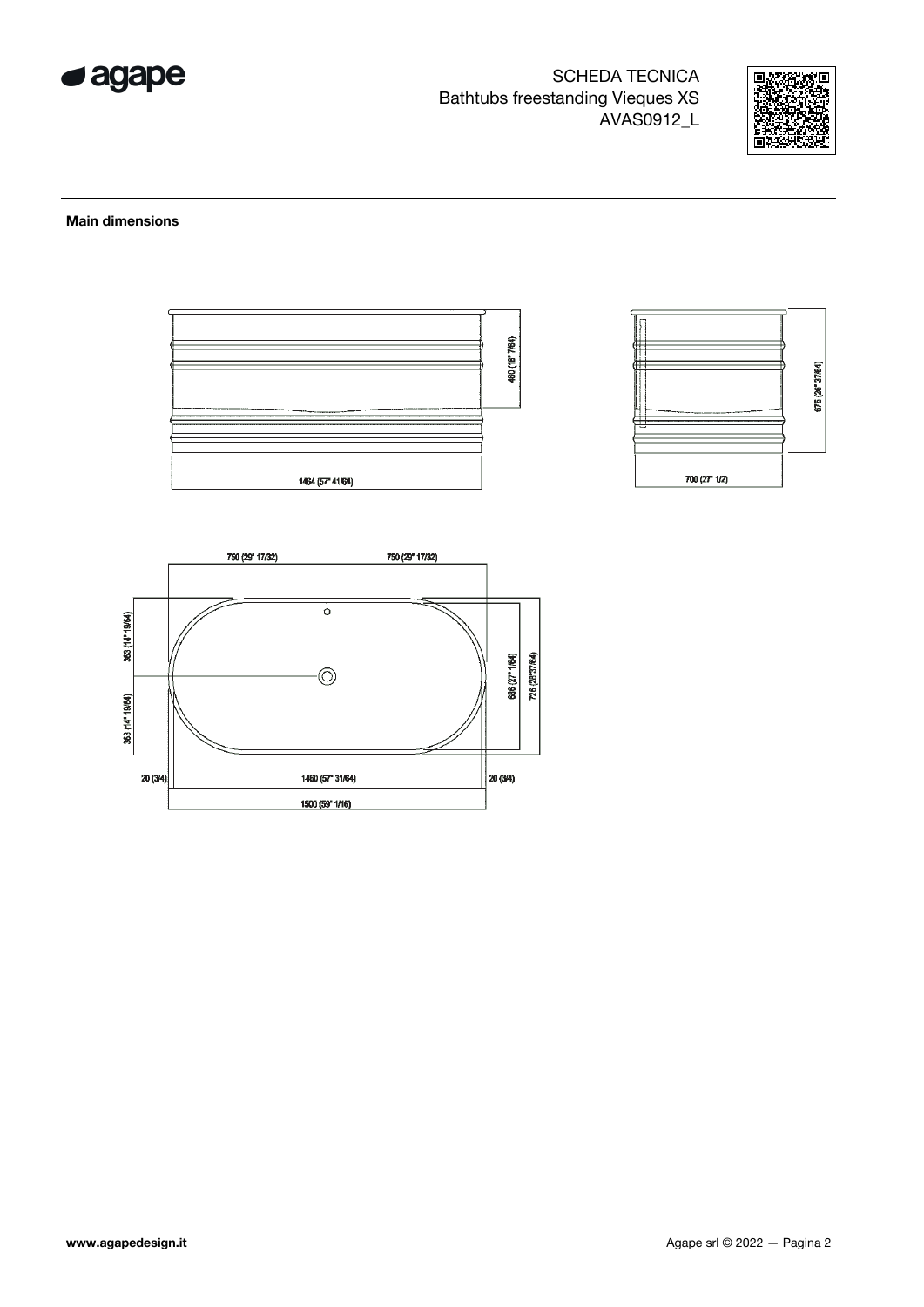



**Dimensions for recess** 

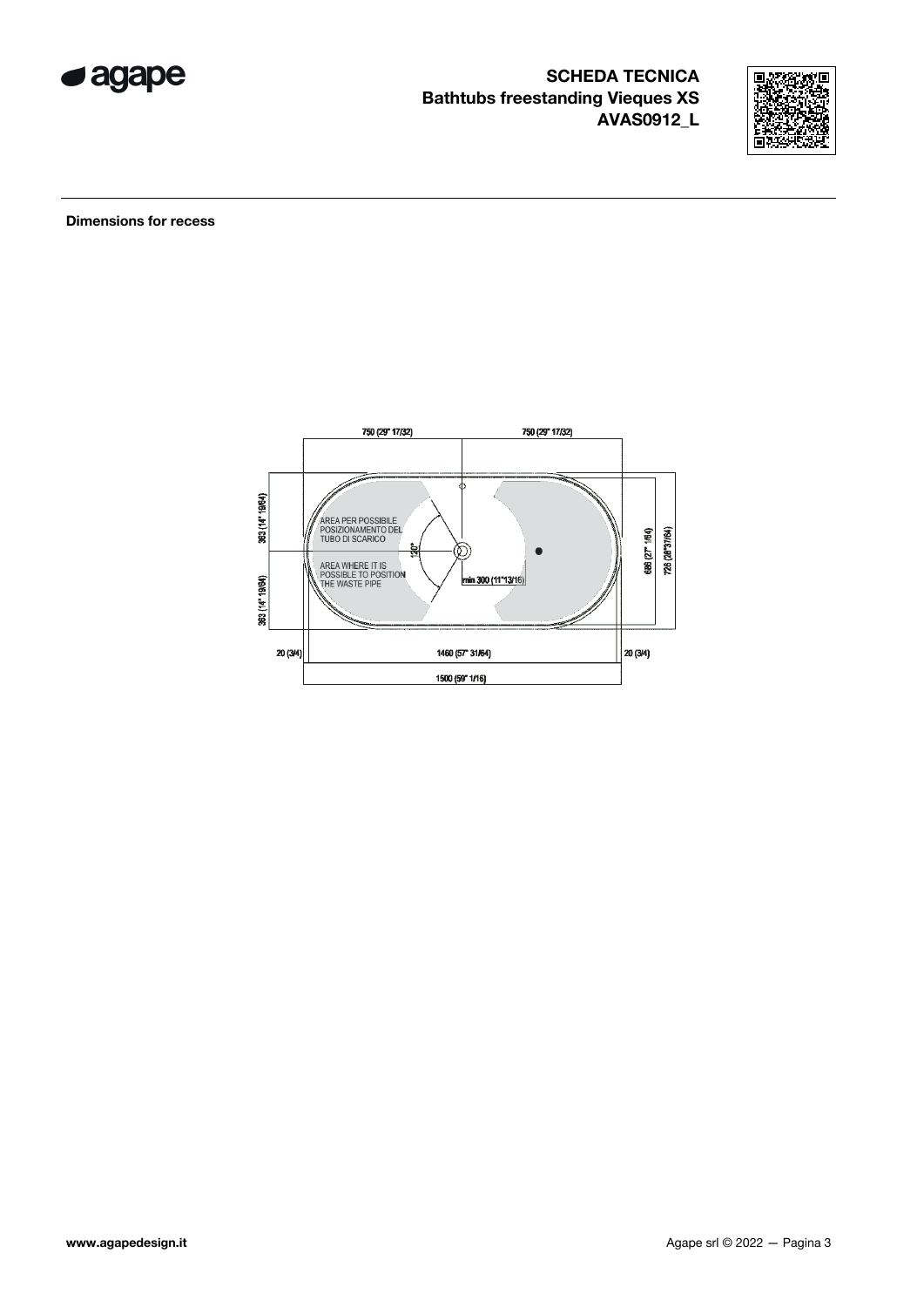



#### Dimensions for wall mounted taps



|            |                                          | A*             | B**            |
|------------|------------------------------------------|----------------|----------------|
| FEZ        | (ARUB050000L, ARUB051000L, ARUB150000C,  | 780 (30"45/64) |                |
|            | ARUB151000C, ARUB1089S, ARUB190000C,     |                |                |
|            | ARUB191000C, ARUB1091S)                  |                |                |
|            | MEMORY (ARUB1076S, ARUB1077S, ARUB1040S) | 780 (30"45/64) |                |
|            | SQUARE (ARUB0932N, ARUB0933N, ARUB1117)  |                | 780 (30"45/64) |
| <b>SEN</b> | (ASEN0912V)                              |                | 830 (32"43/64) |

\* inserasse gruppo / axial distance for tap<br>\*\* filo inferiore gruppo / Tap's lower edge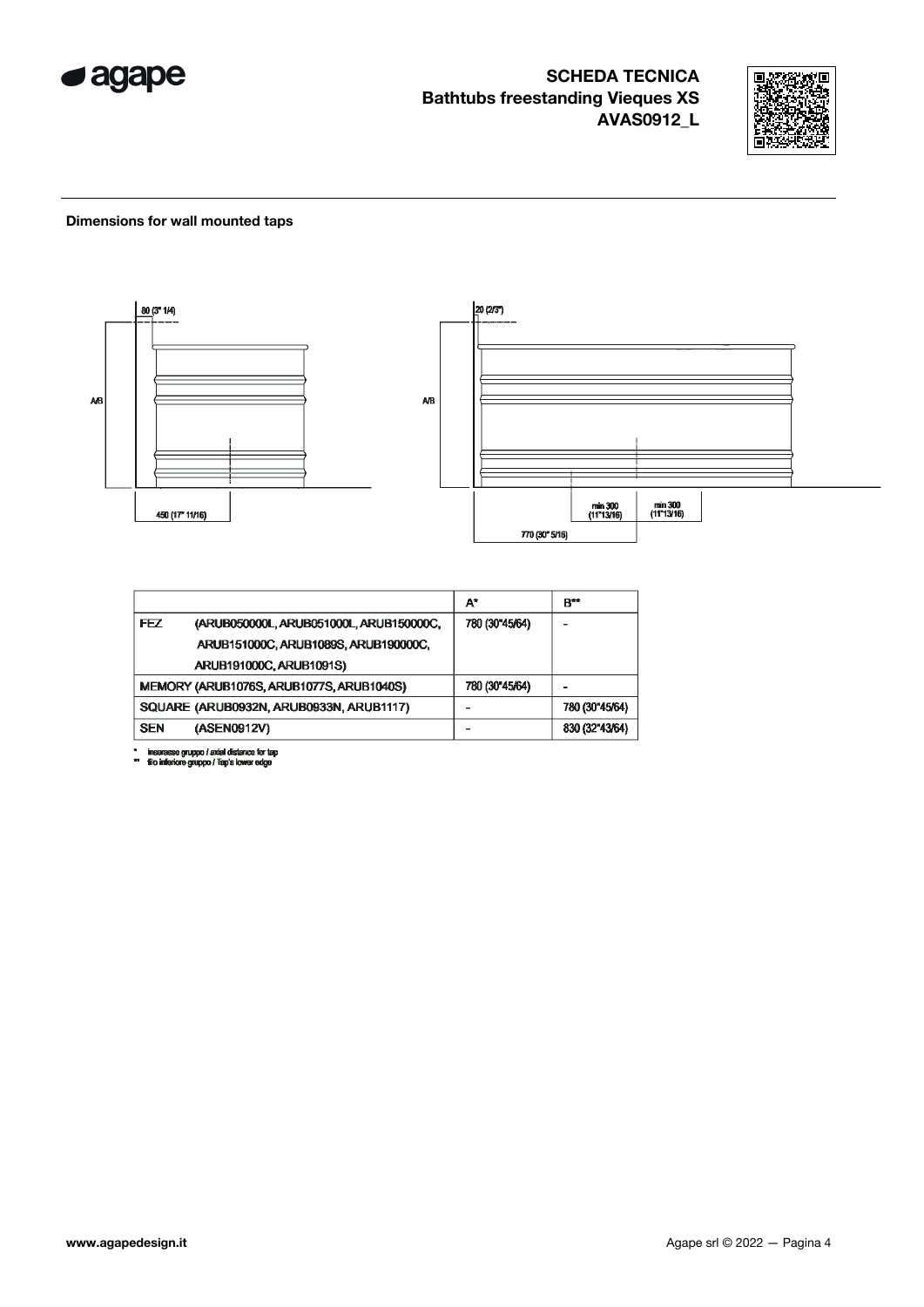



#### **Dimensions for freestanding spouts**



|            |                                       | А          | в             | С                             | D |
|------------|---------------------------------------|------------|---------------|-------------------------------|---|
| <b>FEZ</b> | (ARUB140, RAUB145, ARUB170N)          | 80 (3"1/8) | 170 (6"11/16) | 540 (21"17/64) 920 (36"7/32)  |   |
|            | MEMORY (ARUB1078, ARUB1072, ARUB1033) | 80 (3"1/8) | 170 (6"11/16) | 540 (21"17/64)  920 (36"7/32) |   |
|            | SQUARE (ARUB0961L, ARUB0934L,         | 80 (3"1/8) | 140 (5"33/64) | 520 (20"15/32) 900 (35"7/16)  |   |
|            | ARUB0935NL, ARUB0936NL,               |            |               |                               |   |
|            | ARUB0952L, ARUB1024N,                 |            |               |                               |   |
|            | <b>ARUB1112, ARUB1115)</b>            |            |               |                               |   |
| <b>SEN</b> | (ASEN0911)                            | 80(3"1/8)  | 140 (5"33/64) | 520 (20"15/32) 900 (35"7/16)  |   |